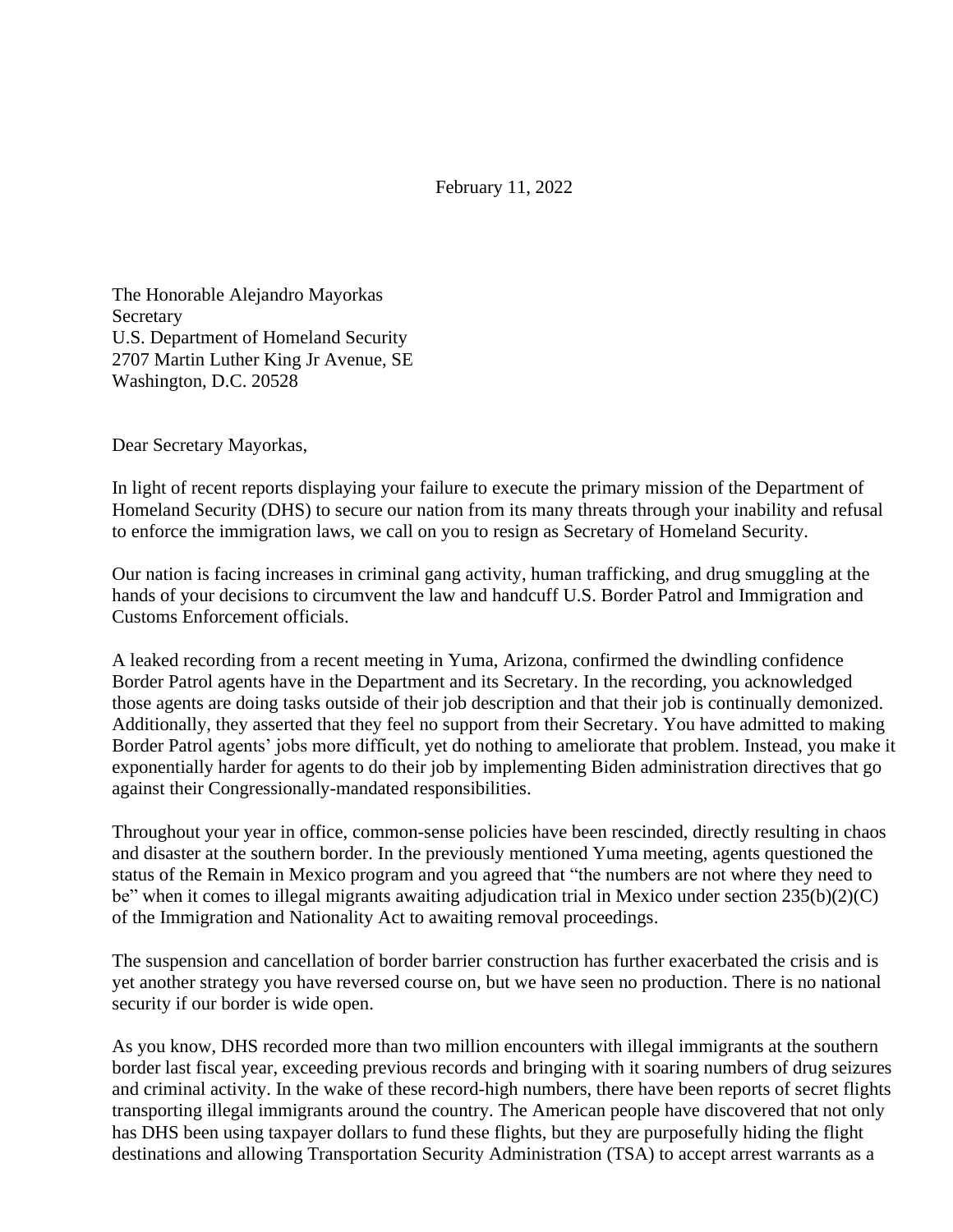form of identification to board. In abandoning any semblance of transparency and prioritizing illegal immigrants over American citizens, you and DHS have failed our nation and our people.

These many incidents are alarming on their own; together, they depict a complete failure to lead the Department. Following one year of disastrous policies, nonexistent support for your agents' ability to enforce immigration laws, and the total loss of faith from the American people, we call for your resignation as Secretary of Homeland Security.

Sincerely,

Kevin Hern Brian Babin, D.D.S. Member of Congress Member of Congress

Andy Biggs Tom Tiffany Member of Congress Member of Congress

Member of Congress Member of Congress

prettiklem

Yvette Herrell Bob Good

thomas P

Loy A

Tom Rice Clay Higgins

Member of Congress Member of Congress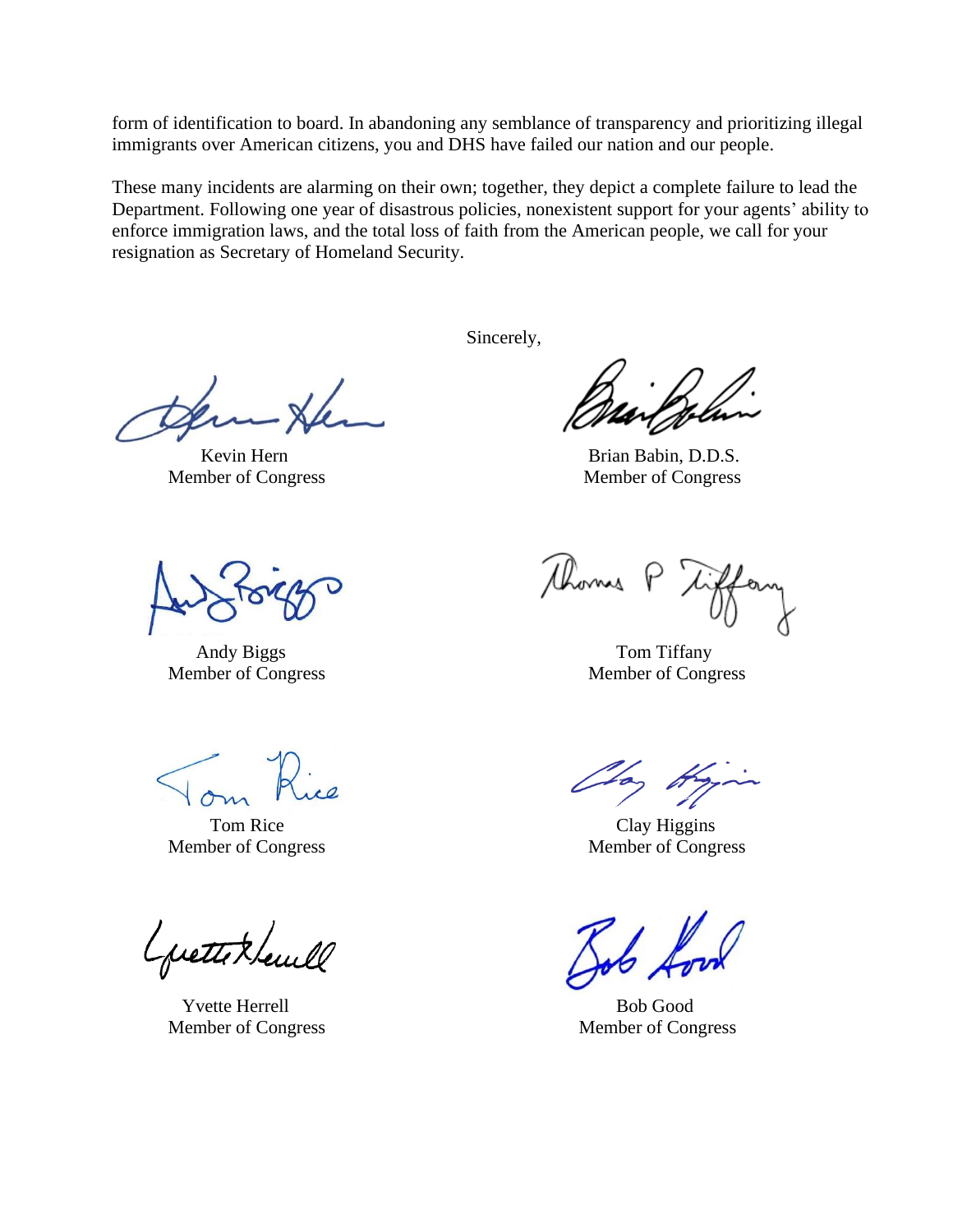<u>sure.</u>

Lauren Boebert Scott Perry Member of Congress Member of Congress

Marjorie Greene

Marjorie Taylor Greene Louie Gohmert Member of Congress Member of Congress

Landy R. Willen

Member of Congress Member of Congress

Ronny L. Jackson Glenn Grothman Member of Congress Member of Congress

Mary E Miller

Randy Weber Mary Miller Member of Congress Member of Congress

Andy Barr Barry Loudermilk

Doug LaMalfa Chris Jacobs Member of Congress Member of Congress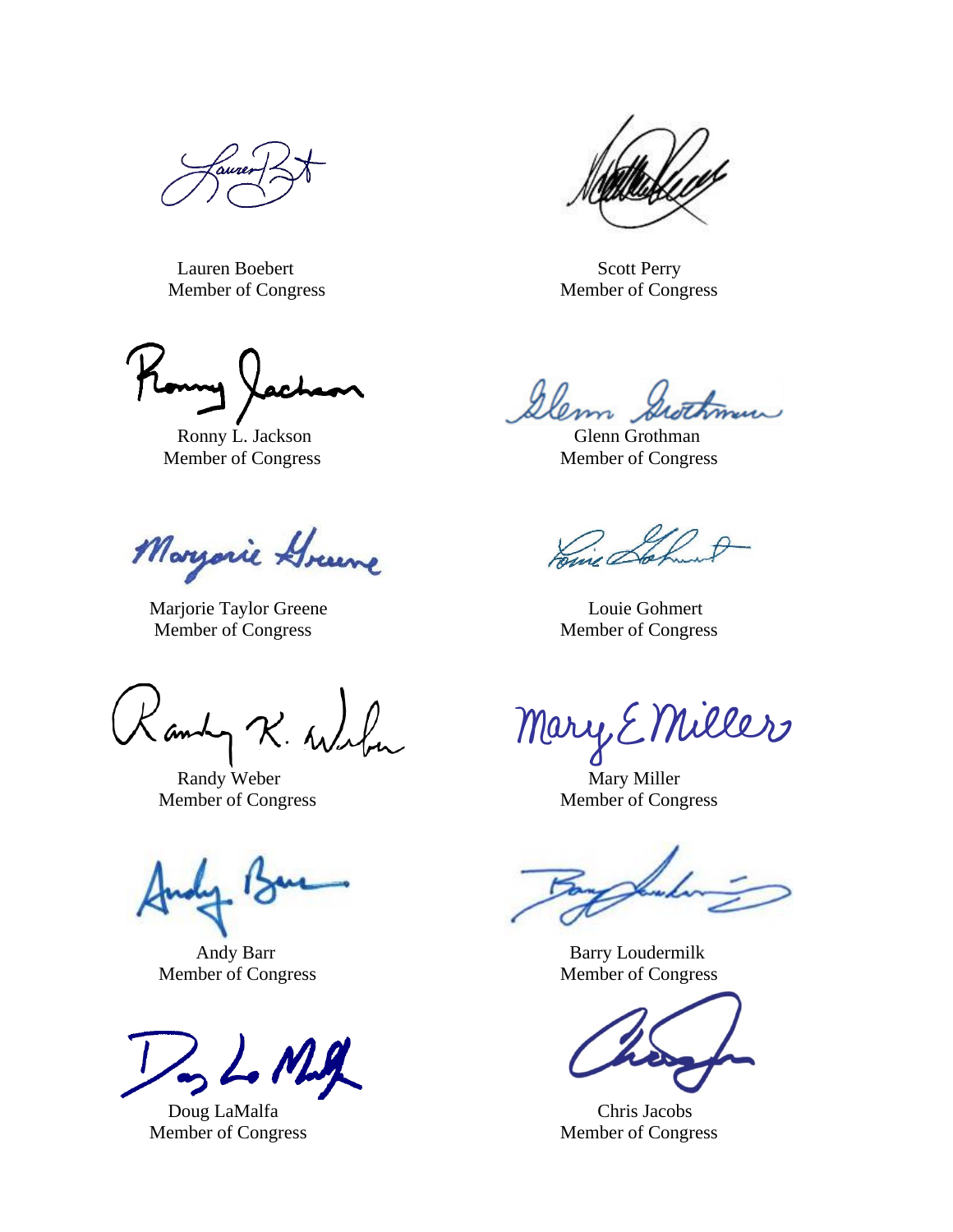Wan Bishop

Member of Congress Member of Congress

Tim Burchett Ben Cline Member of Congress Member of Congress

Matthew Rosendale, Sr. Barry Moore Member of Congress Member of Congress

 $\mathcal{N}_{i}$  into the

Volle

Member of Congress Member of Congress

L. Carl

Dan Bishop Jerry L. Carl

en Cline

 $\mathcal{N}$ 

Diana Harshbarger

Victoria Spartz **Diana Harshbarger** Diana Harshbarger Member of Congress Member of Congress

elzame

Cliff Bentz Jack Bergman

'ecinii 5

Debbie Lesko Roger Williams Member of Congress Member of Congress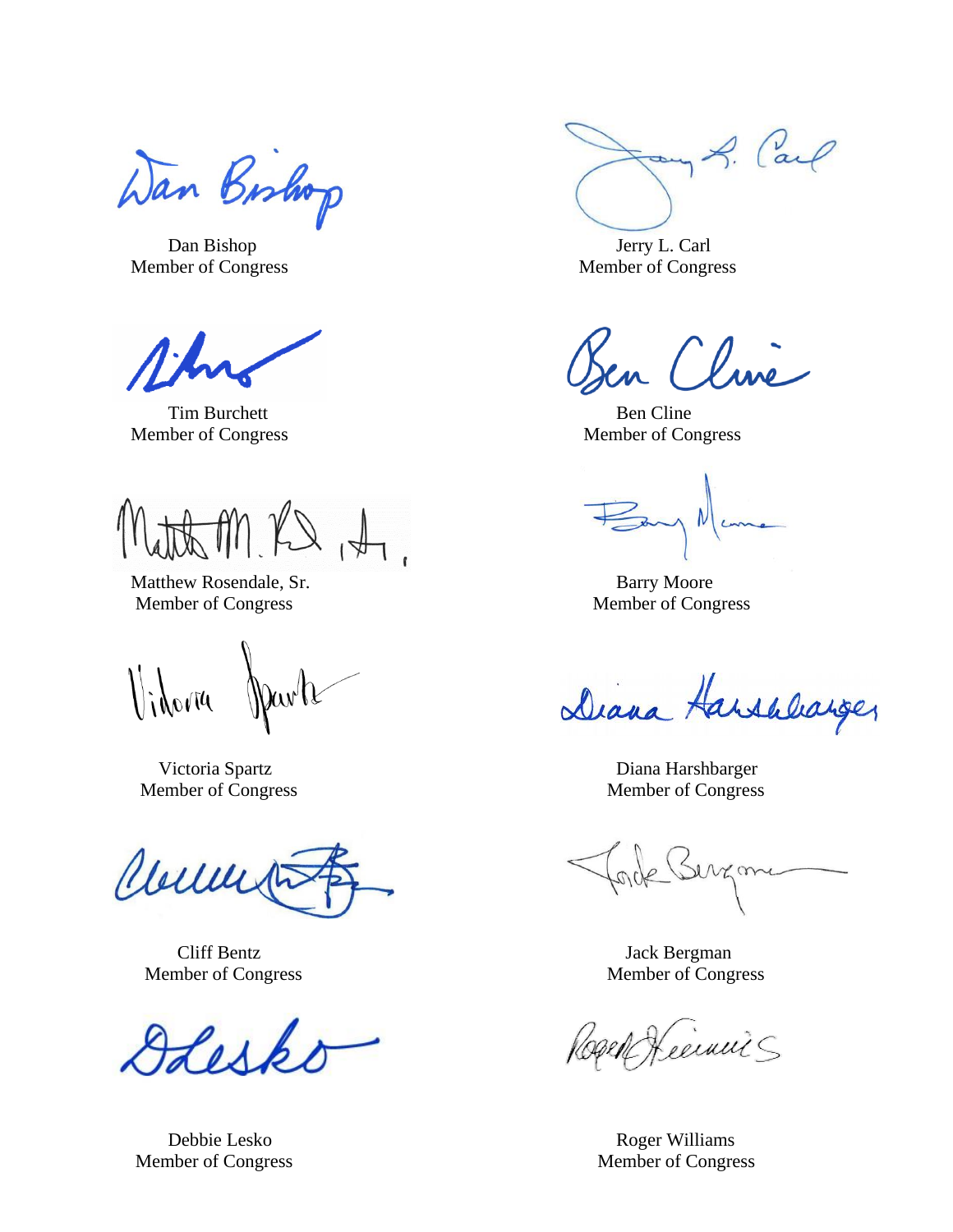$2421$ 

Bob Gibbs Byron Donalds Member of Congress Member of Congress

Member of Congress Member of Congress

Madison Cawthorn Gregory F. Murphy, M.D. Member of Congress Member of Congress

Member of Congress Member of Congress

Member of Congress Member of Congress

Lisa C. m. clain

Lisa McClain Bill Posey

madison Cauthon

old Normea

Ralph Norman Chip Roy

folm Ow Rose

John Rose August Pfluger